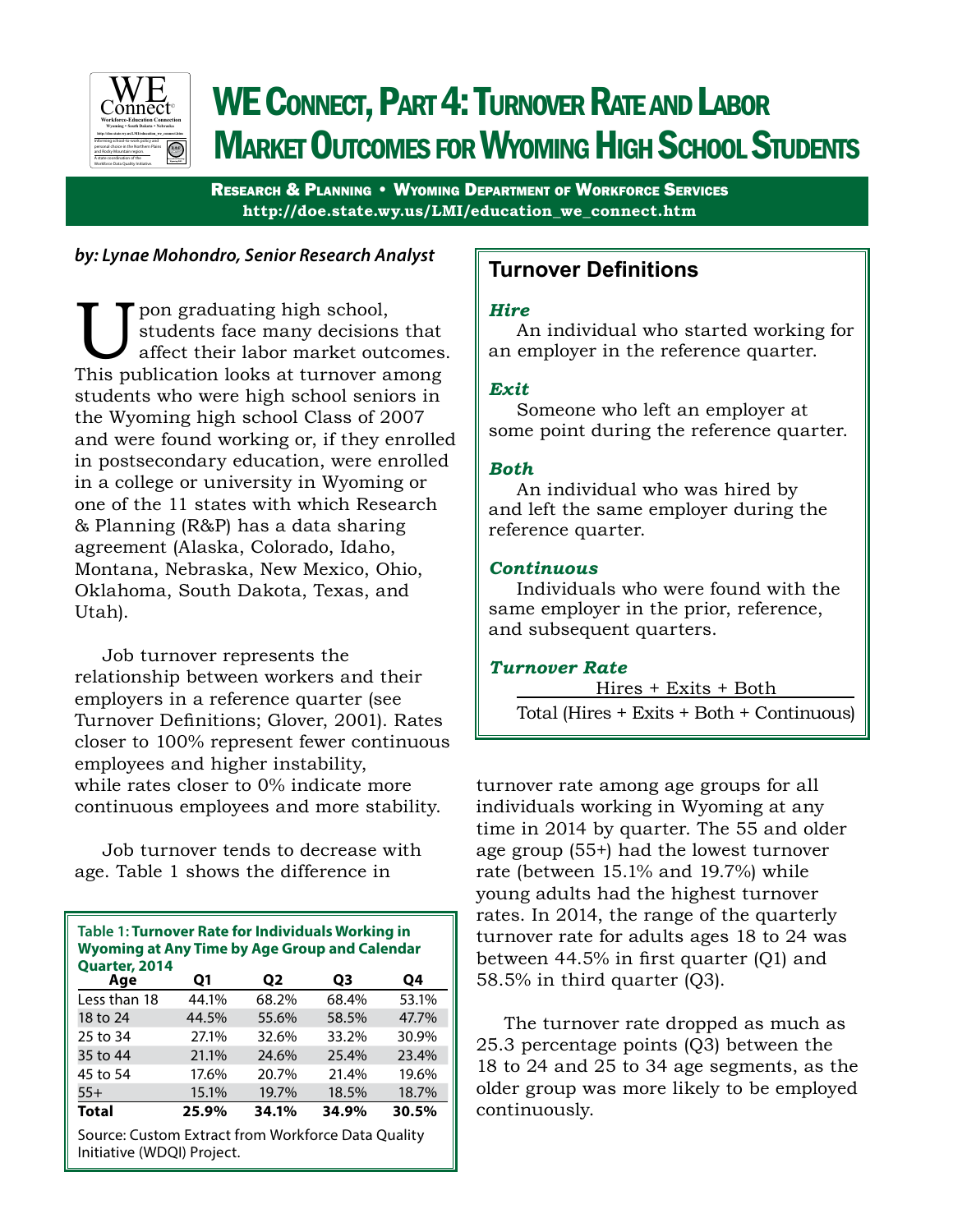Harris (2015) noted that job instability is highest for young adults near the age of high school completion, and found this high instability could be a result of life events such as marriage, household formation, and having children. The number of people between the ages of 18 and 21 working in Wyoming has declined over the last decade and this age group has a higher turnover rate, possibly due to the lack of human capital (Hammer & Holmes, 2015).

High instability, whether due to lack of experience, starting a family, or choosing to enroll in postsecondary education, is associated with lower earnings. In

#### **Table 2: Average Wages of Individuals Ages 18 to 24 Working in Wyoming at Any Time by Type of Turnover, 2014**

| <b>Turnover</b>                                                                            | <b>Wages</b> |  |  |  |  |
|--------------------------------------------------------------------------------------------|--------------|--|--|--|--|
| Both                                                                                       | \$1,293.79   |  |  |  |  |
| Continous                                                                                  | \$6,421.06   |  |  |  |  |
| Entry                                                                                      | \$2,617.88   |  |  |  |  |
| Fxit                                                                                       | \$2,529.69   |  |  |  |  |
| Source: Custom Extract from<br><b>Workforce Data Quality Initiative</b><br>(WDQI) Project. |              |  |  |  |  |

2014, the average wage for workers between the ages of 18 and 24 with continuous employment was almost \$4,000 more in one quarter than for those starting a new job or leaving a job (see Table 2). This publication tracks the Class of 2007 from the 2006/07 12th grade through third quarter 2014 (2014Q3). For conversational purposes, this means tracking a cohort of 18-year-olds for seven years until they are age 25.

In the years immediately following high school graduation, Wyoming students who enroll in postsecondary education tend to earn less than those who do not enroll in postsecondary education (Gallagher, Glover, Hammer, Holmes, and Moore, 2015). For example, for the Class of 2007, those who enrolled in postsecondary education earned \$2,899 less than those who did not enroll in 2007, and \$5,759 less in 2008 (see Table 3). The difference in wages could be a result of a higher turnover rate for postsecondary students rather than a lack

#### **Table 3: Median Annual Wage for Students from the Class of 2007 Who Enrolled in a Postsecondary Institution and Those Who Did Not, 2007- 2010**

| <b>Enrollment Status</b> | 2007    | 2008     | 2009     | 2010     |
|--------------------------|---------|----------|----------|----------|
| Not Enrolled             | \$7,158 | \$11,873 | \$11,873 | \$12,336 |
| Enrolled                 | \$4,259 | S6.114   | \$6,350  | \$7,049  |
| Difference               | \$2,899 | \$5,759  | \$5,523  | \$5,287  |

Source: Custom Extract from Workforce Data Quality Initiative (WDQI) Project.

## **WE Connect, Part 4: Turnover Rate and Labor Market Outcomes for Wyoming High School Students**

**Wyoming Department of Workforce Services** John Cox, Director

**Research & Planning P.O. Box 2760 Casper, WY 82602-2760 dws-researchplanning@wyo.gov 307-473-3807**

**Internet Address: http://doe.state.wy.us/LMI/**

**Research & Planning** Tom Gallagher, Manager

**Prepared by:** Lynae Mohondro and Michael Moore

#### **Edited by:**

David Bullard, Carola Cowan, Valerie A. Davis, Katelynd Faler, Patrick Harris, Michele Mitchum, Lynae Mohondro, Michael Moore, and Carol Toups

#### **Submitted for Preliminary Review October 2015.**

©2015 by the Wyoming Department of Workforce Services, Research & Planning



#### **Funding of this Research**

This workforce product was funded by a grant awarded by the U.S. Department of Labor's Employment and Training Administration (ETA). The product was created by the grantee and does not necessarily reflect the position of the ETA. ETA makes no guarantee or assurances of any kind with respect to such information; its accuracy, completeness, timeliness, usefulness, availability, or ownership. This product is copyrighted by the institution that created it. Internal use by an organization and/or personal use by an individual for non-commercial purposes is permissible. All other uses require the prior authorization of the copyright owner.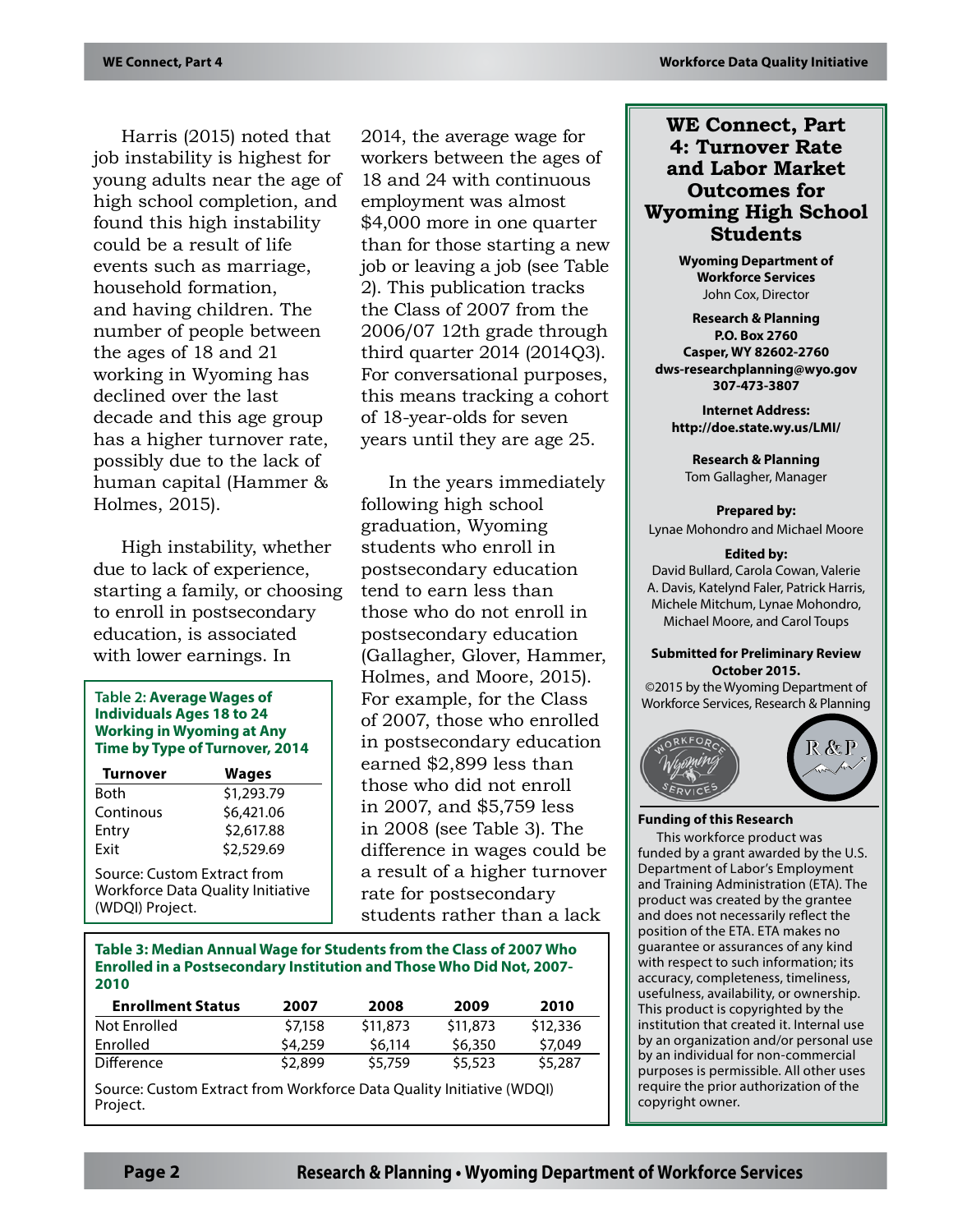of human capital. The difference in wages could also be attributed to college students working fewer hours than their non-student peers.

Figure 1 shows the turnover rate of the 2007 senior class by enrollment in postsecondary education from 2007Q1 through the 2014Q3. During the summer quarters before 2014, hire and exit activity for workers enrolled in postsecondary education reached above 55.0% and dropped at least 20.0 percentage points during the winter quarters, while the difference between the turnover rate in summer and winter quarters for non-enrolled workers was much less. This indicates that the turnover rate

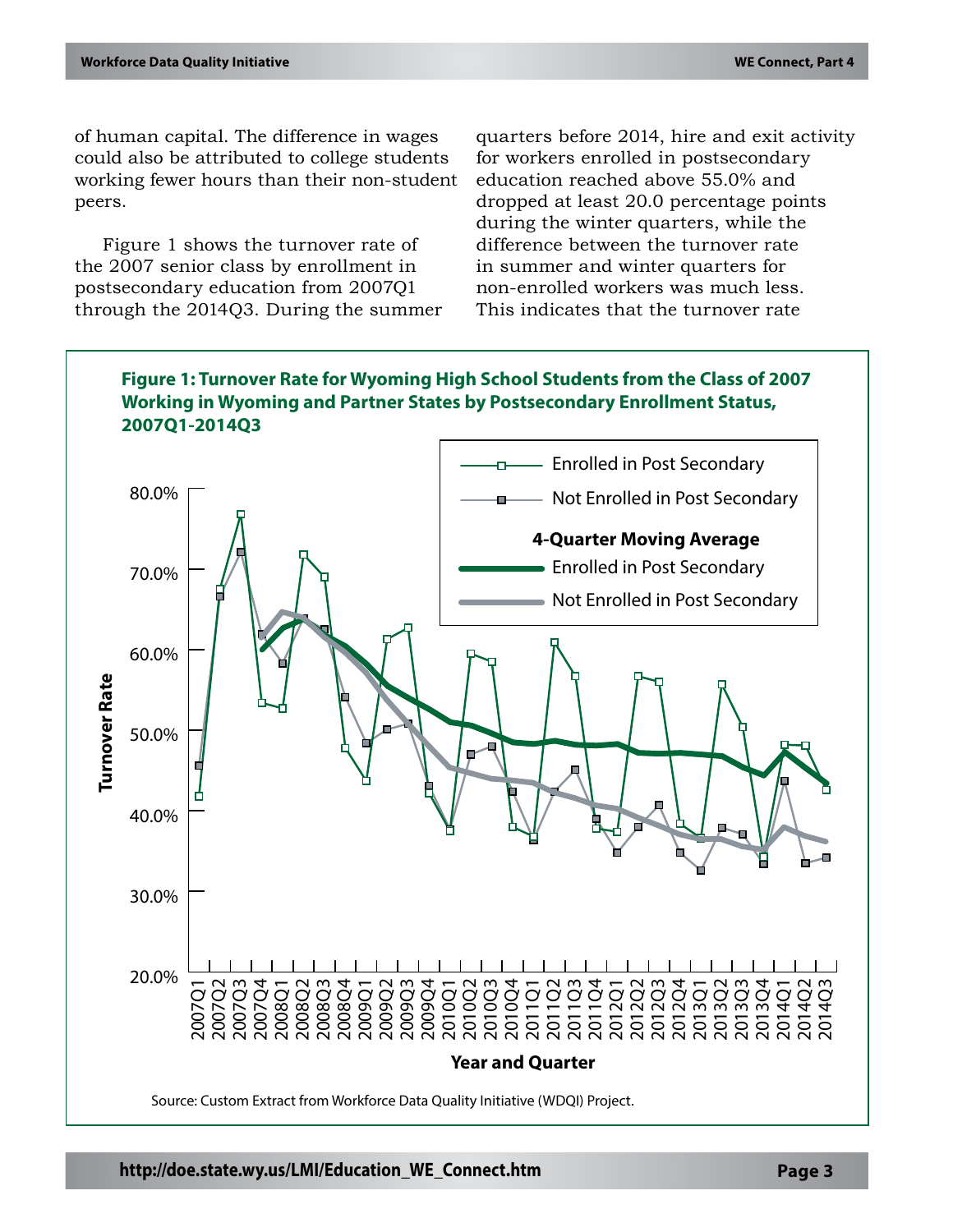for workers enrolled in postsecondary education has much higher seasonality than that of workers not enrolled. This may be due to students leaving their jobs in their college town and obtaining summer employment in their home town. The industries in which students find work may also contribute to the seasonality of the turnover rate. In her study of University of Wyoming and Wyoming community colleges, Faler (2015) found that most students between the ages of 18 and 24 worked in leisure & hospitality, public administration, educational services, and retail trade (see Figure 2). Leisure & hospitality and retail trade tend

to offer seasonal work, especially in the summer months.

After 2011, the turnover rate for students from the 2007 senior class enrolled in postsecondary education ranged from less than 40% in first and fourth quarters to more than 55% in second and third quarters. During this time, the four-quarter moving average showed much slower decline in turnover rate than that of workers who were not enrolled in postsecondary education, indicating a more rapid increase in job stability for workers who are not currently enrolled in a postsecondary institution in Wyoming or its partner states.

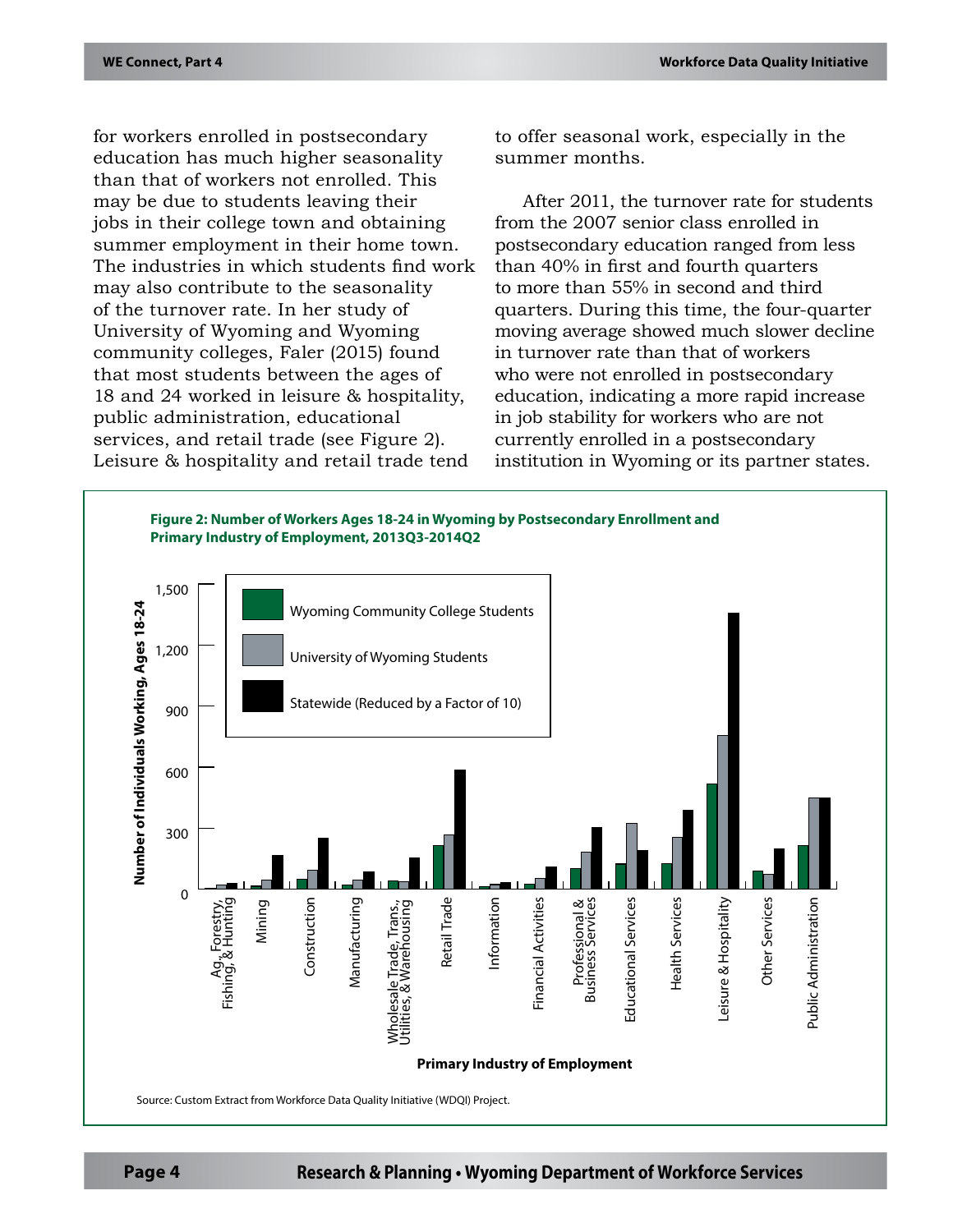Figure 1 also shows the turnover rate for the students from the 2007 senior class who were not enrolled in postsecondary education in the reference quarter. Once a student graduates or chooses not to return to a postsecondary institution, that individual will no longer affect the turnover rate for students enrolled in postsecondary education. Instead, an individual who does not return to postsecondary education and works will affect the turnover rate for the portion of the 2007 senior class that is not currently enrolled in a university or community college. Switching between "not enrolled in postsecondary education and working" and "enrolled in postsecondary education and working" occurs continuously as individuals in the workforce enroll in and withdraw from postsecondary education within Wyoming and the partner states over time.

The turnover rate for those not enrolled in postsecondary education shows much less fluctuation and decreases much faster over time than the turnover rate for students enrolled in postsecondary education. From 2008Q2 to 2010Q1, the turnover rate for the 2007 senior class not enrolled in postsecondary education dropped from 63.9% in 2008Q2 to 37.7% in 2010Q1. There was a slight increase in turnover rate from 48.4% in 2009Q1 to 50.1% in 2009Q2; this slight increase, followed by a significant decrease from 50.8% in 2009Q3 to 37.7% in 2010Q1, could be the result of students graduating from community colleges and entering continuous employment.

After 2010, the turnover rate for the 2007 senior class not enrolled in postsecondary education continued to decrease, indicating increased stability, while the fluctuations between quarters over the year indicated less seasonality. Industries in which individuals ages 18 to 24 were employed, whether they were enrolled in postsecondary education or not, were leisure & hospitality, retail trade, public administration, and professional & business services. While employment in retail trade and leisure & hospitality can be seasonal, employment in public administration and professional & business services tends to be more stable and may provide more long-term continuous employment.

Figure 3 (see page 6) illustrates turnover for the Class of 2007 12th graders in all 12 states. Turnover rates for males and females were similar from 2007Q1 to 2013Q3. The turnover rate between males and females may be similar when not taking into account postsecondary education enrollment; however, Figure 4 (see page 7) shows the comparison of males and females enrolled and not enrolled in postsecondary education. Males and females enrolled in a community college or university in Wyoming and partner states experienced larger drops and increases in turnover rate each quarter, often about 25%, compared to those who were not enrolled. The turnover rate for enrolled males reached as high as 77.0% in 2007Q3 to as low as 36.8% in 2010Q1. Faler's (2015) study of work and enrollment at UW and community colleges found that males between ages 18 and 24 worked in leisure & hospitality, public administration, educational services, and retail trade. Females enrolled in postsecondary education did not experience a turnover rate as high as that of enrolled males except during 2007. Enrolled females saw a decrease in turnover rate from 62.4% in 2009Q3 to 37.9% in 2010Q1. After 2011Q2, the turnover rate for enrolled females remained below 57% with a downward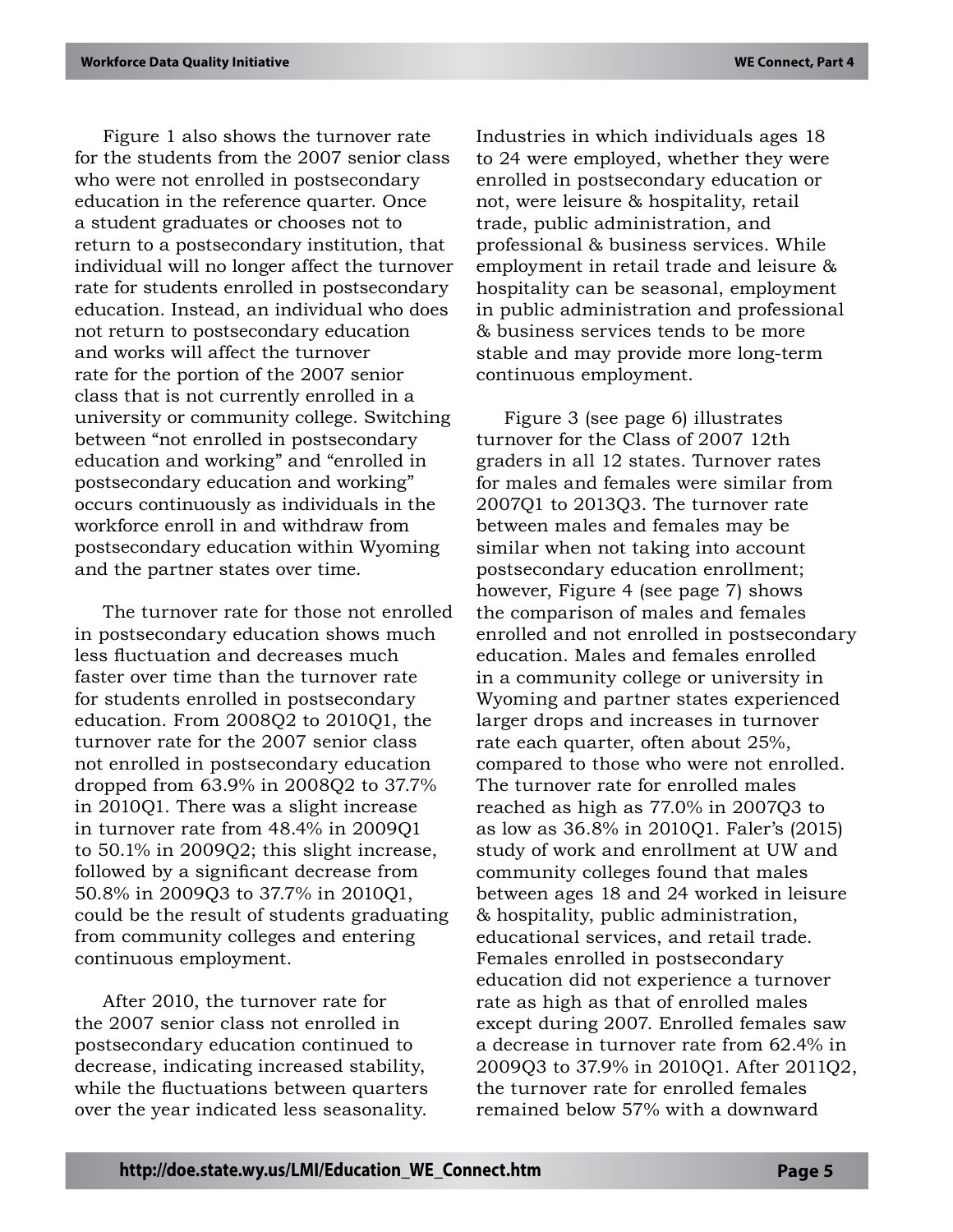trend. Females between the ages of 18 and 24 enrolled at UW and the community colleges worked in leisure & hospitality, public administration, health services, and educational services (Faler, 2015).

Figure 4 also shows the turnover rate of males and females from the 2007 senior class not enrolled in postsecondary education. The rates for non-enrolled males

and females were similar; however, the turnover rate for males was slightly lower. After 2010Q3, the turnover rate for females remained below 50% while the turnover rate for males remained below 47% and continued to steadily decline over time.

According to *Workforce Data Quality Initiative Report No. 1* (Gallagher, Glover, Hammer, Holmes, & Moore, 2015),

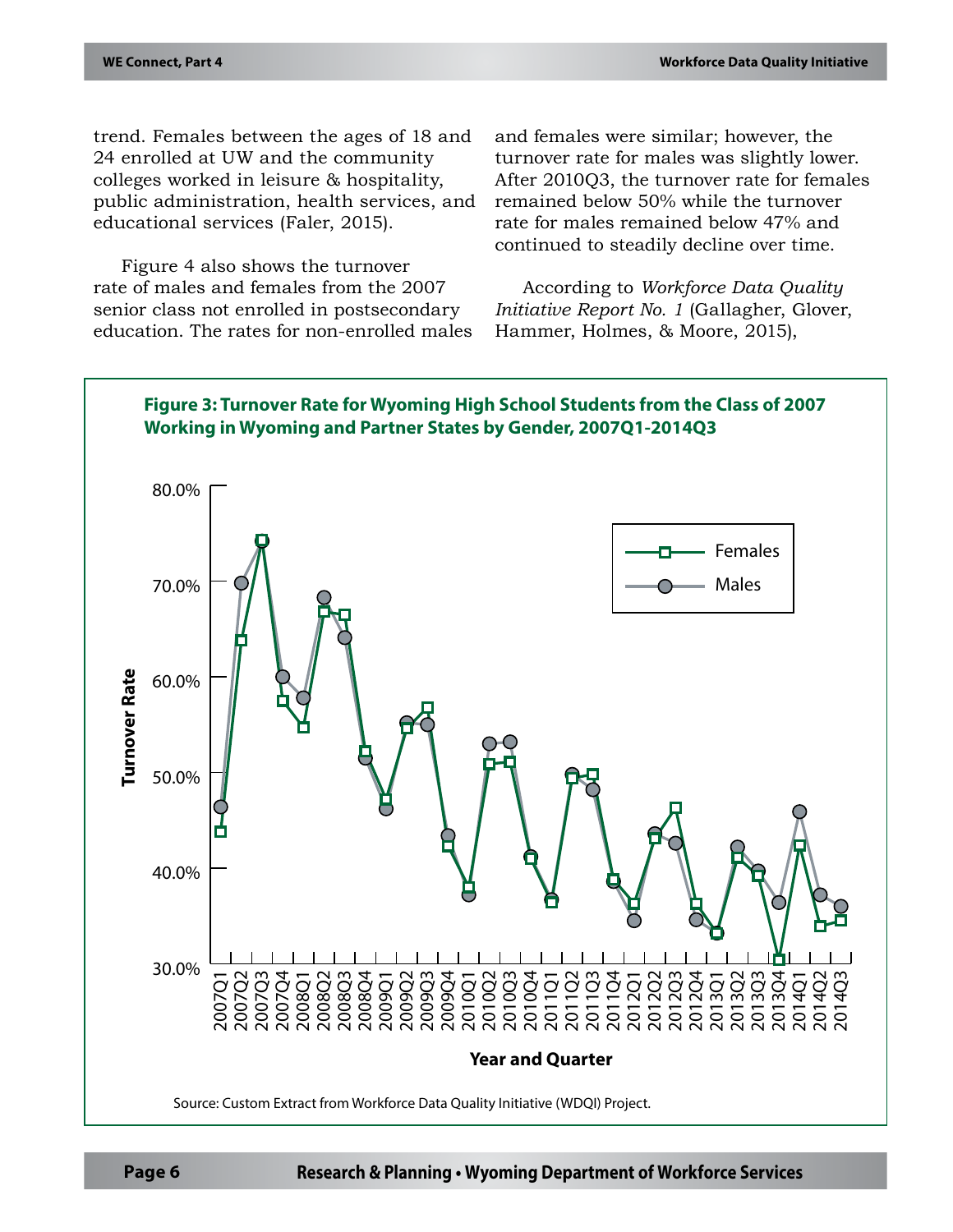Wyoming high school seniors who choose to immediately enter the workforce earn higher wages than those who enroll in postsecondary education. There are fewer youth working in Wyoming (Hammer & Holmes, 2015), and these lower wages for postsecondary students are not necessarily due to the lack of human capital. Rather, one factor likely contributing to lower wages for young

adults is high instability, possibly due to major life decisions, including marriage, household formation, and enrollment in postsecondary education. Also, enrollment in postsecondary education includes possible relocation to the college town, resulting in seasonal work in the summer, or a necessity to find employment in seasonal industries to accommodate school schedules.

## **Figure 4: Turnover Rate for Wyoming High School Students from the Class of 2007 Working in Wyoming and Partner States by Gender and Enrollment Status, 2007Q1-2014Q3**